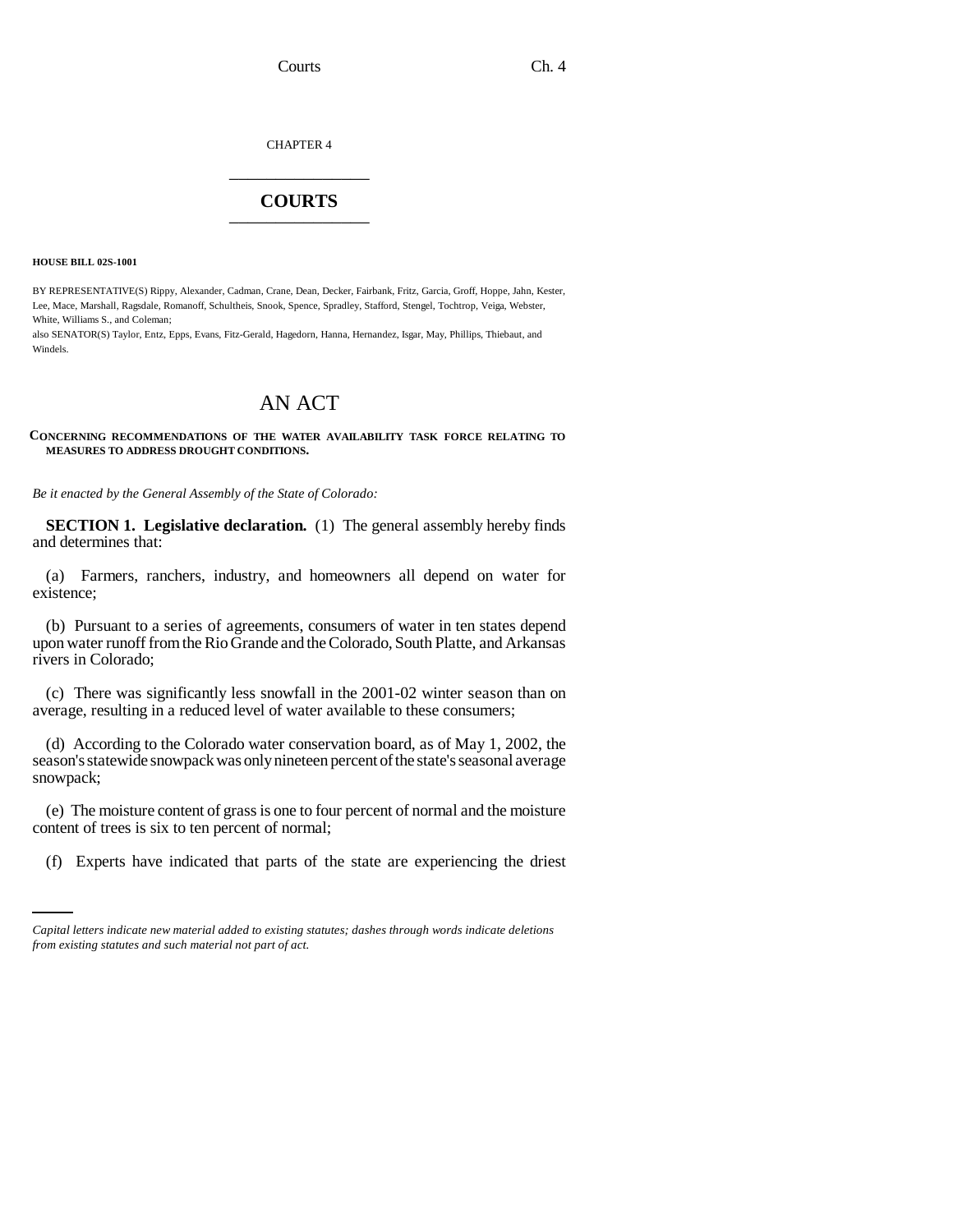## Ch. 4 Courts

conditions in nearly one hundred years;

(g) Low snowpack, significantly reduced moisture content in grass and trees, and other such drought conditions, coupled with warm winds, have greatly increased the danger of fire in the state;

(h) In the early stages of the 2002 fire season alone, there have been several hundred fires in the state of Colorado which have burned several hundred thousand acres;

(i) Due to the severe fire dangers, the state and many counties and communities have instituted fire restrictions in an effort to reduce the extremely high risk of fire within their boundaries;

(j) Despite these and other efforts to avert fires during these drought conditions, many fires have been started through the knowing, reckless, or negligent acts of individuals;

(k) Governor Owens publicly recognized both the severe drought conditions and the related fire danger in the state and requested the United States Department of Agriculture to declare the state of Colorado an emergency drought area. The Governor further directed the Colorado water availability task force to activate a statewide drought response plan.

(l) Among its several recommendations as set forth in its report to Governor Owens, dated May 1, 2002, the Colorado water availability task force recommended increasing the liability of those individuals who negligently cause wildfires during a drought emergency.

(2) The general assembly hereby determines and declares that, due to the extreme drought conditions and related fire danger, it is appropriate to raise the awareness of the citizens of the state of Colorado about the drought conditions and to deter behavior that may result in fire by increasing the civil liability of those who knowingly cause wildfires. The general assembly further declares that it is in the best interests of the citizens of the state of Colorado for the experts on the Colorado water availability task force to continue to monitor drought conditions and to develop additional recommendations to the general assembly concerning further legislation that may be advisable and necessary for the protection of the state during drought conditions.

**SECTION 2.** 13-21-105, Colorado Revised Statutes, is amended to read:

**13-21-105. Damages from fire set in woods or prairie - treble damages during drought conditions.** (1) If any person sets fire to any woods or prairie so as to damage any other person, such person shall make satisfaction for the damage to the party injured, to be recovered in an action before any court of competent jurisdiction.

(2) (a) IF A STATE OF EMERGENCY OR DISASTER DUE TO DROUGHT HAS BEEN DECLARED BY THE GOVERNOR AT THE TIME A PERSON KNOWINGLY SETS FIRE TO ANY WOODS OR PRAIRIE AS DESCRIBED IN SUBSECTION (1) OF THIS SECTION, SUCH PERSON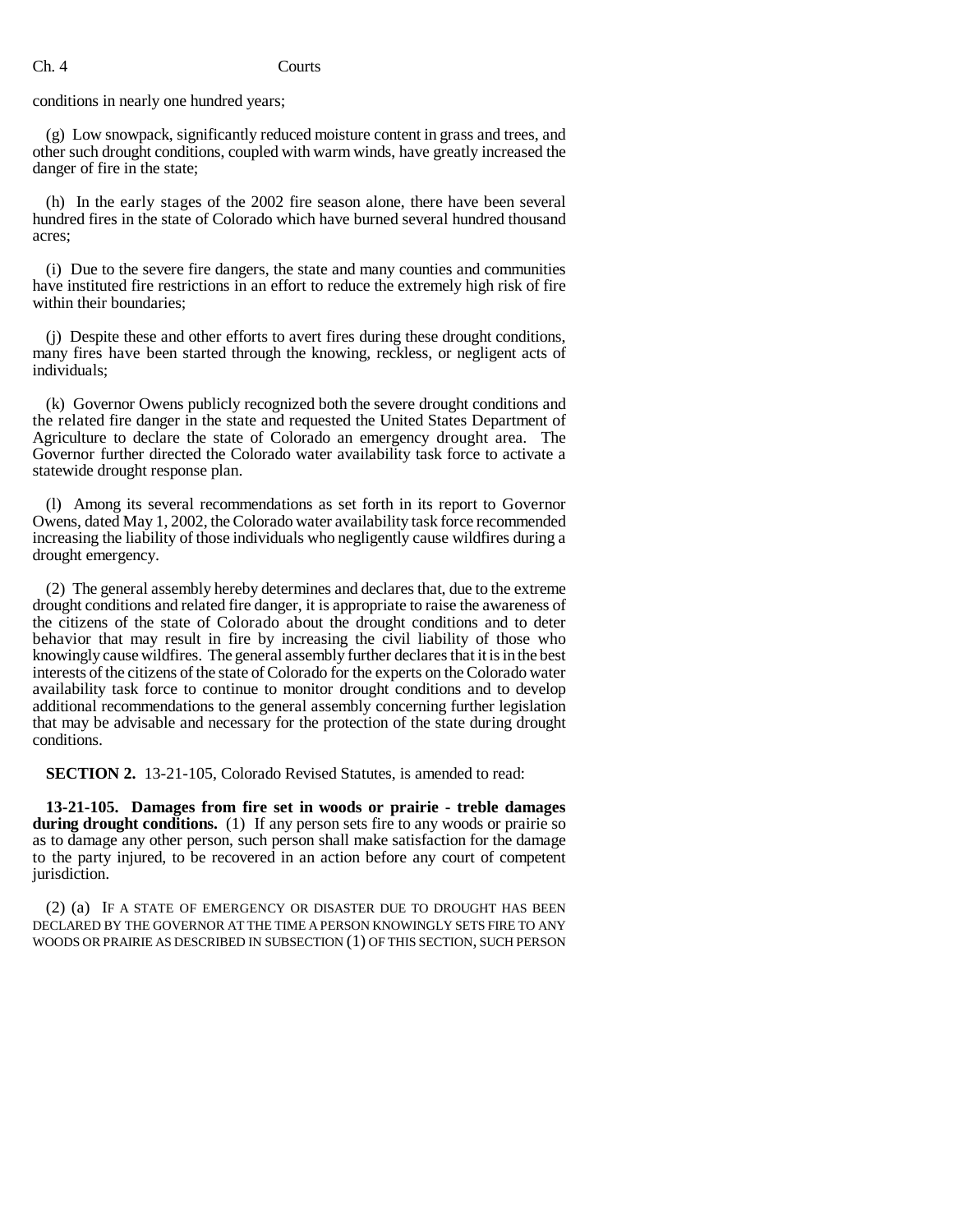Courts Ch. 4

MAY BE HELD LIABLE FOR TREBLE DAMAGES TO ANY INJURED PARTY.

(b) (I) THE PROVISIONS OF PARAGRAPH (a) OF THIS SUBSECTION (2) SHALL NOT APPLY TO ANY OPEN BURNING CONDUCTED IN THE COURSE OF AGRICULTURAL OPERATIONS OR TO ANY STATE, MUNICIPAL, OR COUNTY FIRE MANAGEMENT OPERATIONS.

(II) THE PROVISIONS OF PARAGRAPH (a) OF THIS SUBSECTION (2) SHALL NOT APPLY TO ANY OTHER PERSON SEEKING TO CONDUCT OTHER PRESCRIBED OR CONTROLLED FIRES SUCH AS GRASSLAND, FOREST, OR HABITAT MANAGEMENT ACTIVITIES, IF SUCH PERSON HAS FIRST OBTAINED WRITTEN AUTHORITY FROM THE STATE FORESTER.

**SECTION 3.** Part 21 of article 32 of title 24, Colorado Revised Statutes, is amended BY THE ADDITION OF A NEW SECTION to read:

**24-32-2105.5. Water availability task force - drought condition recommendations - legislative declaration - repeal.** (1) THE GENERAL ASSEMBLY HEREBY ACKNOWLEDGES AND COMMENDS THE DEDICATION AND RESPONSIVENESS OF THE EXPERTS ON THE COLORADO WATER AVAILABILITY TASK FORCE IN THE OFFICE OF EMERGENCY MANAGEMENT AND THE COLORADO WATER CONSERVATION BOARD FOR THEIR WORK AND RECOMMENDATIONS ADDRESSING DROUGHT EMERGENCY CONDITIONS IN COLORADO. THE GENERAL ASSEMBLY FURTHER RECOGNIZES THE IMPORTANCE AND ADVISABILITY OF THE EXECUTIVE BRANCH AND THE LEGISLATIVE BRANCH WORKING IN COLLABORATION TO ADDRESS THE SERIOUS CONCERNS RAISED BY THE EXTREME CONDITIONS CREATED BY DROUGHT IN ORDER TO PROTECT THE CITIZENS OF THE STATE.

(2) FOR THE REASONS SET FORTH IN SUBSECTION (1) OF THIS SECTION, THE GENERAL ASSEMBLY HEREBY ENCOURAGES THE GOVERNOR TO DIRECT THE COLORADO WATER AVAILABILITY TASK FORCE TO CONTINUE TO MONITOR DROUGHT CONDITIONS AND RESPONSES TO EMERGENCIES AND TO FURTHER DEVELOP ITS RECOMMENDATIONS, AS INITIALLY PRESENTED TO THE GOVERNOR ON MAY 1, 2002, AND TO REPORT TO THE GENERAL ASSEMBLY ON OR BEFORE DECEMBER 1, 2002, REGARDING ITS RECOMMENDATIONS, IF ANY, FOR LEGISLATION ADDRESSING DROUGHT EMERGENCIES WHICH IT DEEMS ADVISABLE AND NECESSARY FOR THE PROTECTION OF THE CITIZENS OF THE STATE OF COLORADO.

(3) THIS SECTION IS REPEALED, EFFECTIVE JULY 1, 2003.

**SECTION 4.** Part 2 of article 33 of title 24, Colorado Revised Statutes, is amended BY THE ADDITION OF A NEW SECTION to read:

**24-33-203. State forester - authority to permit controlled burns during drought conditions - civil.** THE STATE FORESTER MAY PROVIDE WRITTEN AUTHORITY TO PERSONS SEEKING TO CONDUCT PRESCRIBED OR CONTROLLED FIRES, SUCH AS GRASSLAND, FOREST, OR HABITAT MANAGEMENT ACTIVITIES, DURING DROUGHT CONDITIONS AS SPECIFIED IN SECTION 13-21-105 (2), C.R.S. IN ISSUING WRITTEN AUTHORITY FOR PRESCRIBED OR CONTROLLED FIRES, THE STATE FORESTER SHALL BE IN CONFORMITY WITH AND SHALL NOT SUPERSEDE ANY STATE OR LOCAL BANS ON FIRES.